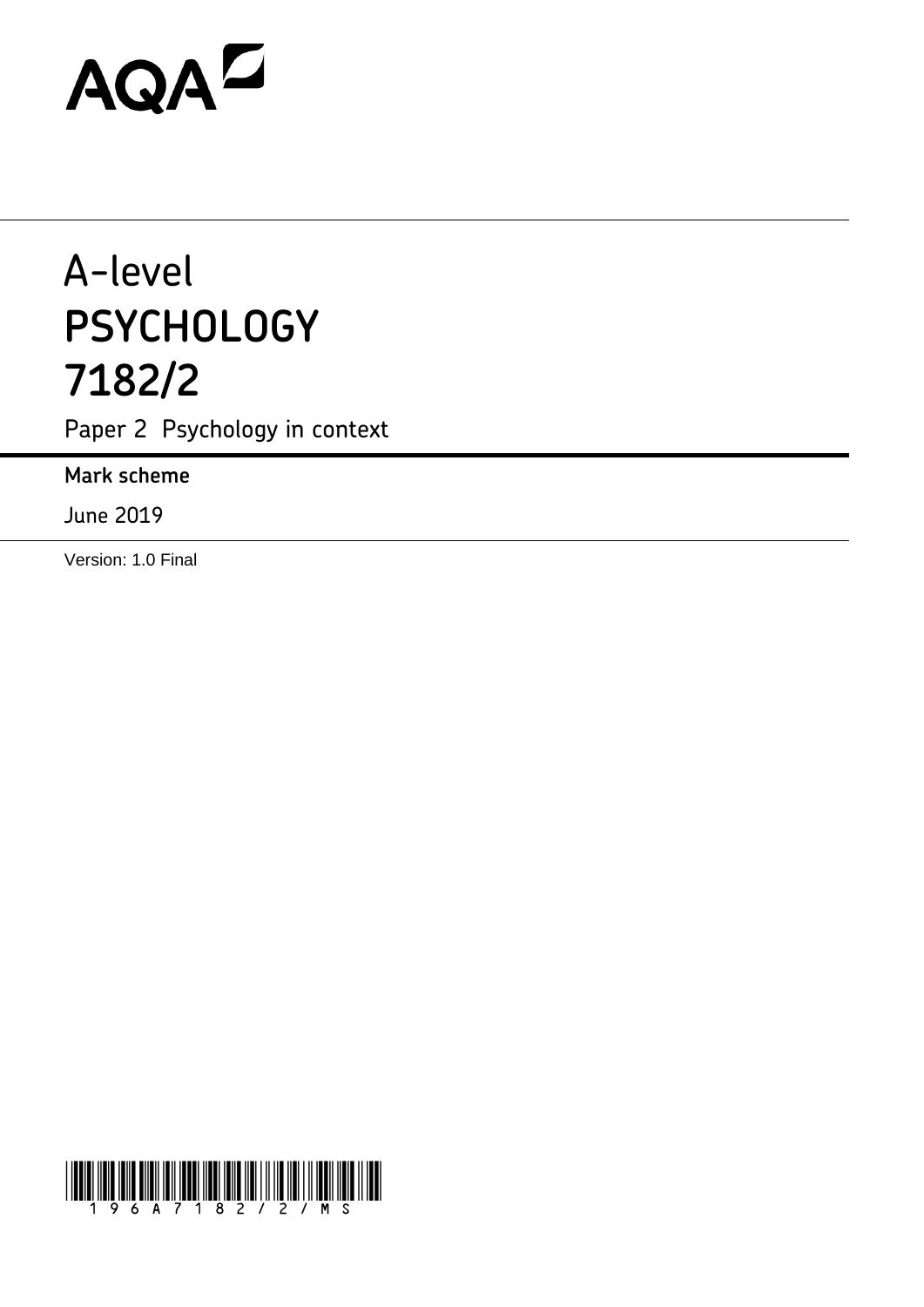Mark schemes are prepared by the Lead Assessment Writer and considered, together with the relevant questions, by a panel of subject teachers. This mark scheme includes any amendments made at the standardisation events which all associates participate in and is the scheme which was used by them in this examination. The standardisation process ensures that the mark scheme covers the students' responses to questions and that every associate understands and applies it in the same correct way. As preparation for standardisation each associate analyses a number of students' scripts. Alternative answers not already covered by the mark scheme are discussed and legislated for. If, after the standardisation process, associates encounter unusual answers which have not been raised they are required to refer these to the Lead Examiner.

It must be stressed that a mark scheme is a working document, in many cases further developed and expanded on the basis of students' reactions to a particular paper. Assumptions about future mark schemes on the basis of one year's document should be avoided; whilst the guiding principles of assessment remain constant, details will change, depending on the content of a particular examination paper.

Further copies of this mark scheme are available from aqa.org.uk

Copyright © 2019 AQA and its licensors. All rights reserved.

AQA retains the copyright on all its publications. However, registered schools/colleges for AQA are permitted to copy material from this booklet for their own internal use, with the following important exception: AQA cannot give permission to schools/colleges to photocopy any material that is acknowledged to a third party even for internal use within the centre.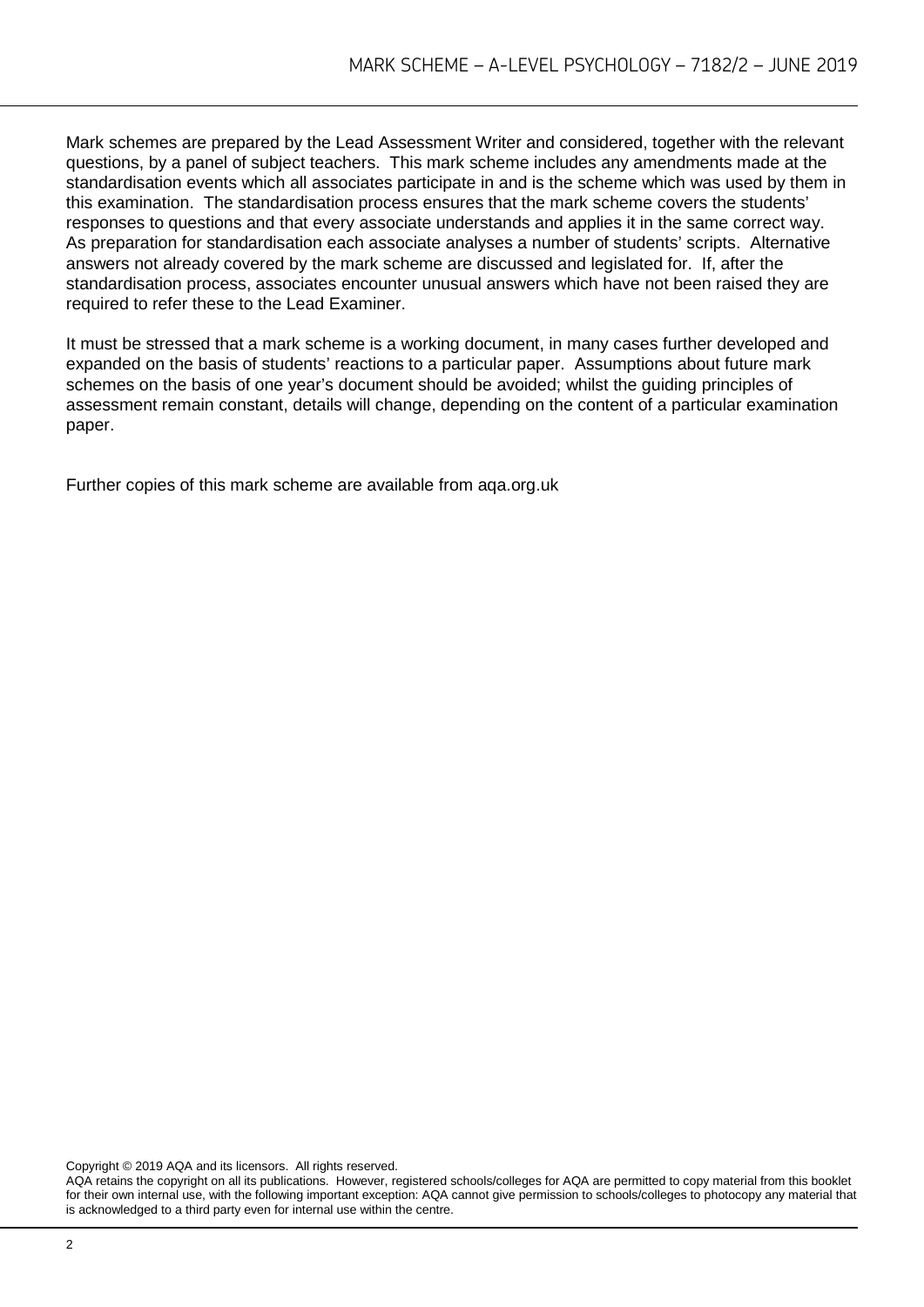### Level of response marking instructions

Level of response mark schemes are broken down into levels, each of which has a descriptor. The descriptor for the level shows the average performance for the level. There are marks in each level.

Before you apply the mark scheme to a student's answer read through the answer and annotate it (as instructed) to show the qualities that are being looked for. You can then apply the mark scheme.

#### Step 1 Determine a level

Start at the lowest level of the mark scheme and use it as a ladder to see whether the answer meets the descriptor for that level. The descriptor for the level indicates the different qualities that might be seen in the student's answer for that level. If it meets the lowest level then go to the next one and decide if it meets this level, and so on, until you have a match between the level descriptor and the answer. With practice and familiarity you will find that for better answers you will be able to quickly skip through the lower levels of the mark scheme.

When assigning a level you should look at the overall quality of the answer and not look to pick holes in small and specific parts of the answer where the student has not performed quite as well as the rest. If the answer covers different aspects of different levels of the mark scheme you should use a best fit approach for defining the level and then use the variability of the response to help decide the mark within the level, ie if the response is predominantly level 3 with a small amount of level 4 material it would be placed in level 3 but be awarded a mark near the top of the level because of the level 4 content.

#### Step 2 Determine a mark

Once you have assigned a level you need to decide on the mark. The descriptors on how to allocate marks can help with this. The exemplar materials used during standardisation will help. Answers in the standardising materials will correspond with the different levels of the mark scheme. These answers will have been awarded a mark by the Lead Examiner. You can compare the student's answer with the standardised examples to determine if it is the same standard, better or worse than the example. You can then use this to allocate a mark for the answer based on the Lead Examiner's mark on the example.

You may well need to read back through the answer as you apply the mark scheme to clarify points and assure yourself that the level and the mark are appropriate.

Indicative content in the mark scheme is provided as a guide for examiners. It is not intended to be exhaustive and you must credit other valid points. Students do not have to cover all of the points mentioned in the indicative content to reach the highest level of the mark scheme.

An answer which contains nothing of relevance to the question must be awarded no marks.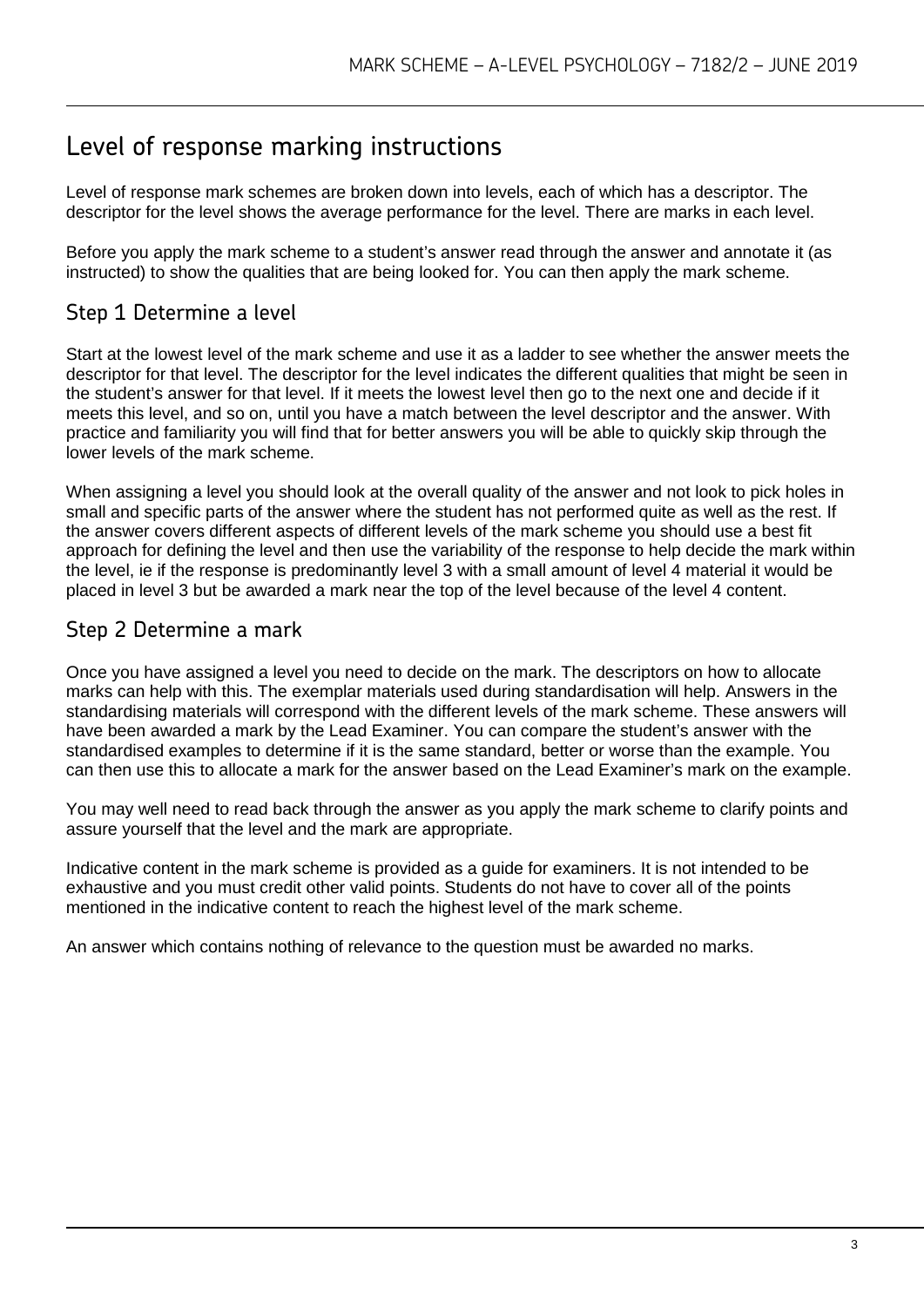#### **Section A**

#### **Approaches in psychology**



**0 1** According to the biological approach, which of the following statements is **TRUE**? **[1 mark]**

#### **Marks for this question: AO1 = 1**

**A** Environment may influence the expression of the genotype.



**0 2** According to operant conditioning, which of the following statements is **TRUE**?

**[1 mark]**

#### **Marks for this question: AO1 = 1**

**B** Negative reinforcement and positive reinforcement increase the likelihood that a behaviour will be repeated.



**0 3** Briefly describe **one** role of the unconscious according to the psychodynamic approach.

**[2 marks]**

#### **Marks for this question: AO1 = 2**

**2 marks** for a clear, elaborated description of one role of the unconscious according to the psychodynamic approach.

**1 mark** for a limited or muddled description.

#### **Possible roles:**

- the unconscious is the driving/motivating force behind our behaviour/personality
- the unconscious protects the conscious self from anxiety/fear/trauma/conflict.

#### **Possible elaboration:**

- traumatic (repressed) memories drive our behaviour
- defence mechanisms, eg repression, denial, displacement, are used unconsciously to reduce anxiety
- the underlying unconscious drive is sexual
- if a conflict is experienced during the development through the psychosexual stages, eg oral, anal, phallic, latent, genital, a fixation (that resides in their unconscious mind) can affect an adult's personality

Accept other relevant elaborations.

**Note** - answers which only describe the tripartite structure of personality are not creditworthy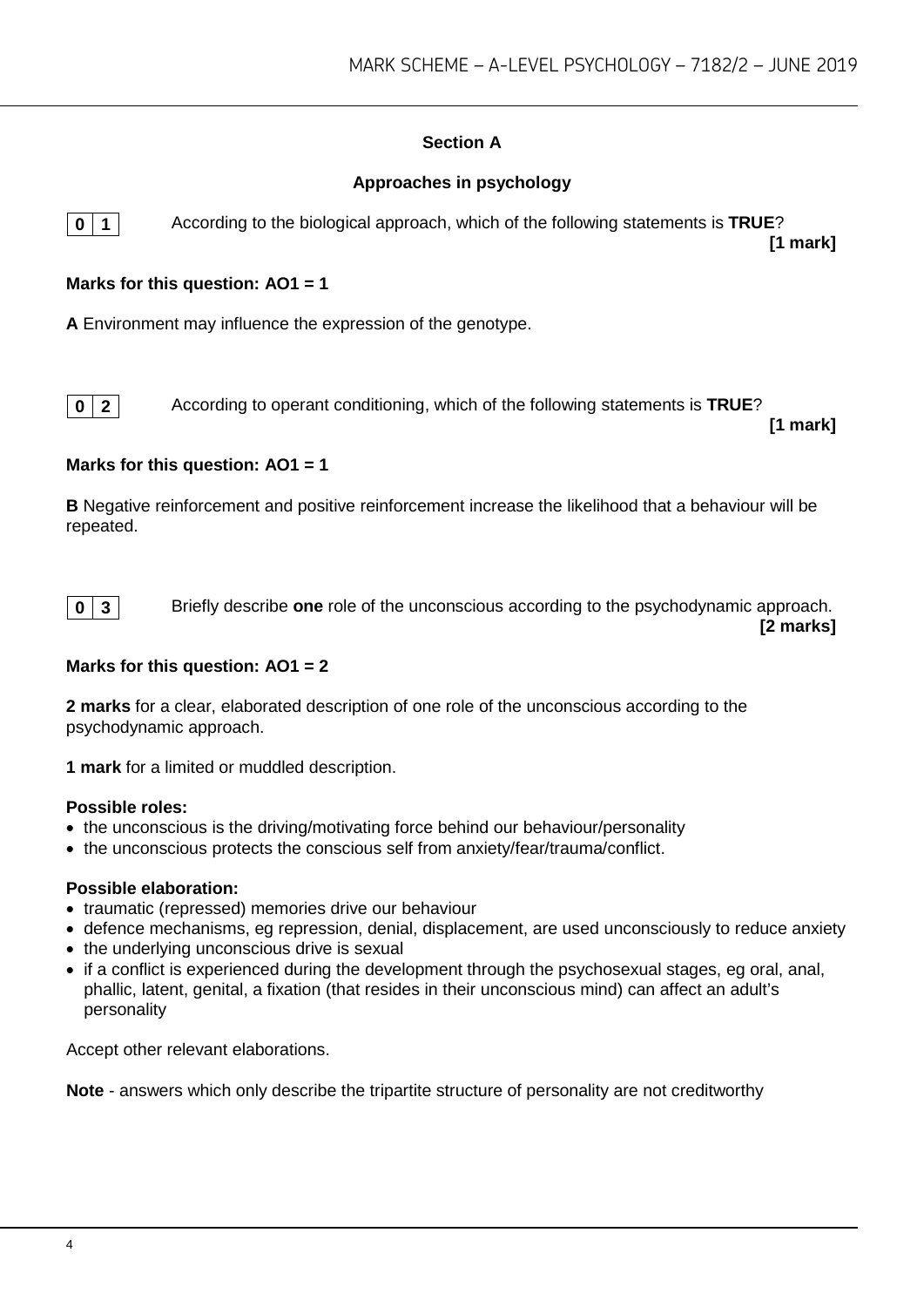#### **0 4** Explain how the Tiger advert might influence viewers' mediational processes.

**[6 marks]**

#### **Marks for this question: AO2 = 6**

| Level          | <b>Marks</b> | <b>Description</b>                                                                                                                                                                      |
|----------------|--------------|-----------------------------------------------------------------------------------------------------------------------------------------------------------------------------------------|
| 3              | $5 - 6$      | Application of knowledge of the mediational processes is clear, effective and<br>generally well detailed. The answer is generally coherent with appropriate use of<br>terminology.      |
| $\mathfrak{D}$ | $3 - 4$      | Application of knowledge of the mediational processes is evident with some<br>effectiveness. The answer lacks clarity in places. Terminology is used<br>appropriately on occasions.     |
|                | $1 - 2$      | Application of knowledge of the mediational processes is limited. The answer as<br>a whole lacks clarity and has inaccuracies. Terminology is either absent or<br>inappropriately used. |
|                | 0            | No relevant content.                                                                                                                                                                    |

#### **Possible content:**

#### **Attention:**

- recognition of a celebrity/'England rugby player' captures our attention
- the advert is funny/unusual, capturing our attention, eg 'rugby player draws tiger stripes on his face, roars'
- television is intrinsically interesting and therefore captures our attention.

#### **Retention:**

- the advert is humorous/unusual, eg 'rugby player draws tiger stripes on his face, roars', strengthening the memory and making it more likely to be stored in long-term memory (LTM)
- the advert is simple, making it easy to encode/remember
- simple catchphrase at the end ('anyone can battle stains with a Tiger on their side') is easy to store/encode.

#### **Motor reproduction:**

- squirting a bottle of spray on a stain and wiping it clean is easy to replicate
- viewers can easily perform the behaviour shown in the advert, 'sprays Tiger onto the stain and then easily wipes off the stain'.

#### **Motivation:**

- the viewer will want to perform the behaviour as it leads to the successful removal of difficult stains with little effort, 'easily wipes off the stain'
- the behaviour is rewarded the little 'boy claps' providing positive vicarious reinforcement.

**Note** - students do not need to cover all four mediational processes to achieve full marks.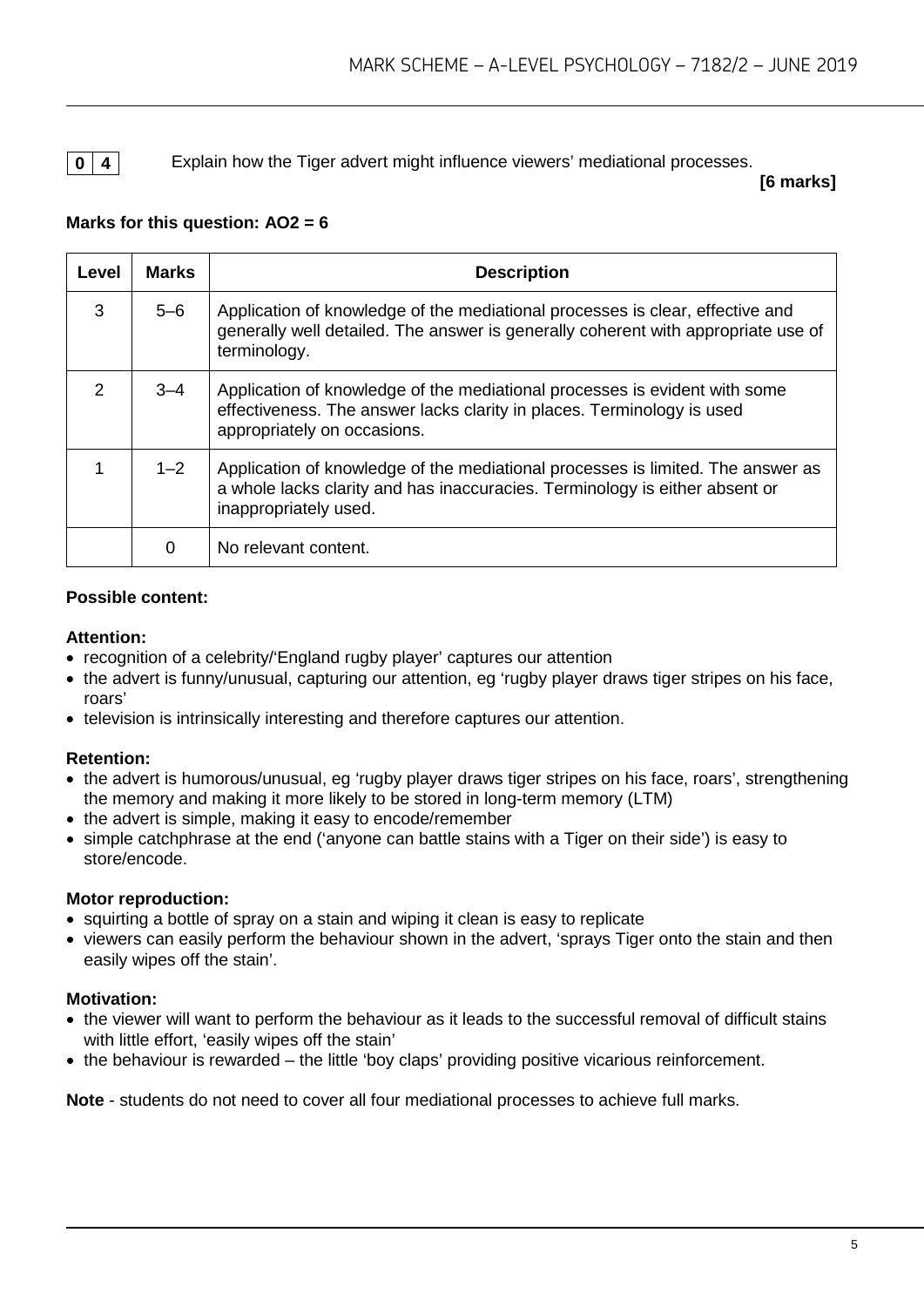**0 5** The company paid the rugby player a lot of money to be in the advert.

Use your knowledge of social learning theory to explain why the company wanted to use a famous rugby player in the advert.

**[2 marks]**

#### **Marks for this question: AO2 = 2**

#### **1 mark for each of the following points**:

- people are more likely to identify with high status/highly attractive/celebrity role models
- sales should increase/people are more likely to imitate the rugby player.

**0 6** Calculate the percentage increase in sales of Tiger to male customers. Give your answer to **two** significant figures.

Show your workings.

**[3 marks]**

#### **Marks for this question: AO2 = 3**

Marks are for calculations and/or numerical answer – no need to show unit (%)

**3 marks** for the correct answer given to two significant figures: 86 (even if no correct workings are shown).

**2 marks** for correct answer not given to two significant figures, eg 85.8842189 or 85.9; or if incorrect answer is provided even if all working is correct.

**1 mark** if workings are partially correct, eg one of the correct workings.

**0 marks** if the incorrect answer is given to two significant figures.

Correct workings:  $4688 - 2522 = 2166$  $100 \times (2166/2522) = 0.85884219 \times 100 = 85.8842189$ Answer =  $86%$ 

#### **0** | **7** | Using your knowledge of social learning theory, suggest how the advert could be modified to increase the sales of Tiger to female customers.

**[1 mark]**

#### **Marks for this question: AO2 = 1**

**1 mark** for suggesting that a female actor/role model should be used as the model in the advert.

Accept alternative modification which would increase identification in female viewers.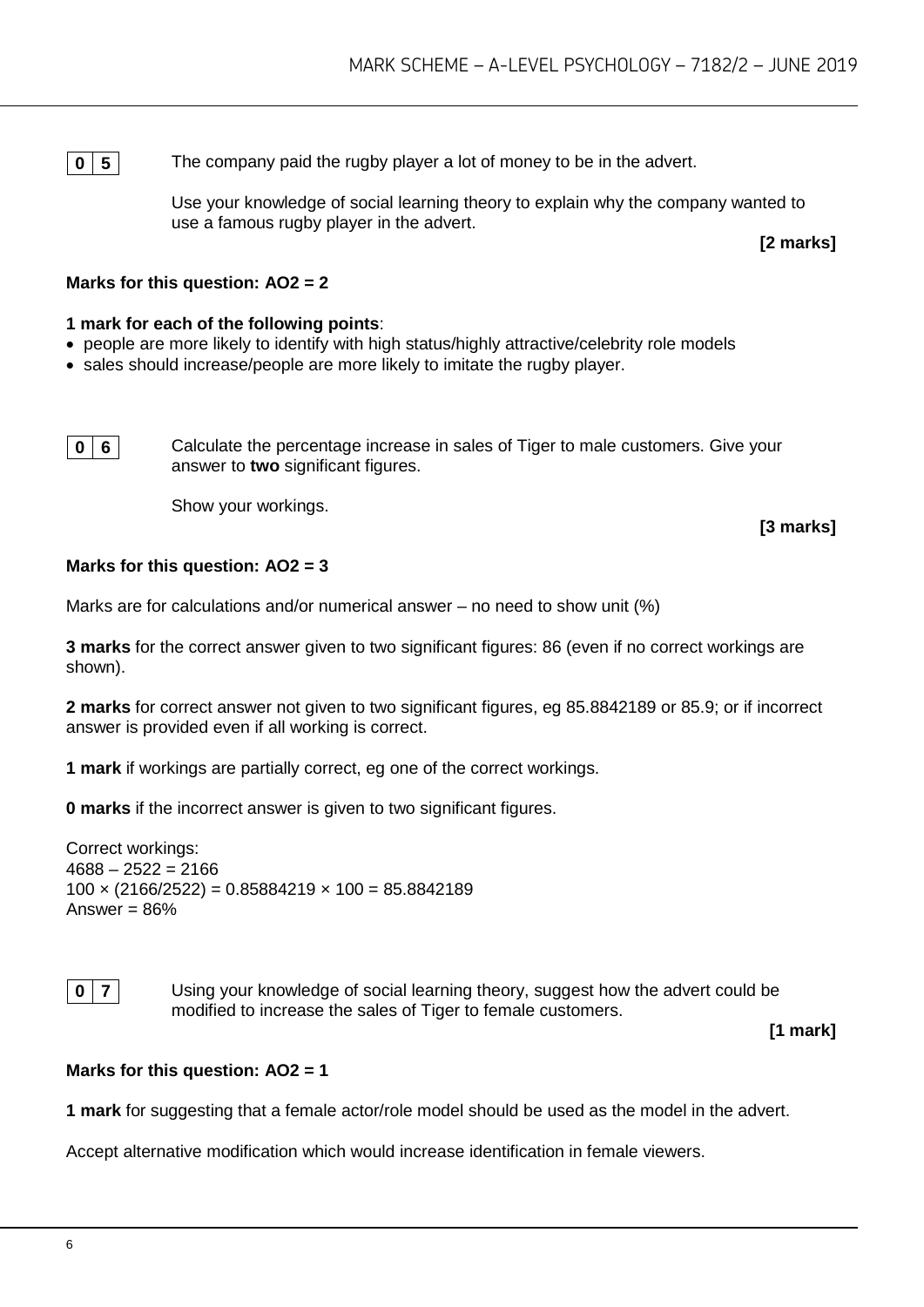**0 8** Outline **and** evaluate Wundt's role in the emergence of psychology as a science.

**[8 marks]**

#### **Marks for this question: AO1 = 3 and AO3 = 5**

| Level          | <b>Marks</b> | <b>Description</b>                                                                                                                                                                                                                                                                                         |
|----------------|--------------|------------------------------------------------------------------------------------------------------------------------------------------------------------------------------------------------------------------------------------------------------------------------------------------------------------|
| $\overline{4}$ | $7 - 8$      | Knowledge of Wundt's role in the emergence of psychology as a science is<br>accurate with some detail. Evaluation is thorough and effective. Minor detail<br>and/or expansion of argument is sometimes lacking. The answer is clear,<br>coherent and focused. Specialist terminology is used effectively.  |
| 3              | $5-6$        | Knowledge of Wundt's role in the emergence of psychology as a science is<br>evident but there are occasional inaccuracies/omissions. Evaluation is mostly<br>effective. The answer is mostly clear and organised but occasionally lacks focus.<br>Specialist terminology is used appropriately.            |
| 2              | $3 - 4$      | Limited knowledge of Wundt's role in the emergence of psychology as a science<br>is present. Focus is mainly on description. Any evaluation is of limited<br>effectiveness. The answer lacks clarity, accuracy and organisation in places.<br>Specialist terminology is used inappropriately on occasions. |
| 1              | $1 - 2$      | Knowledge of Wundt's role in the emergence of psychology as a science is very<br>limited. Evaluation is limited, poorly focused or absent. The answer as a whole<br>lacks clarity, has many inaccuracies and is poorly organised. Specialist<br>terminology is either absent or inappropriately used.      |
|                | $\Omega$     | No relevant content.                                                                                                                                                                                                                                                                                       |

#### **Possible content:**

- Wundt founded the Institute of Experimental Psychology
- Wundt published one of the first books on psychology, helping to establish the subject as an independent branch of science
- description of Wundt's approach structuralism
- the use of the scientific method to study the structure of sensation and perception
- the use of introspection in controlled studies
- use of controlled environments to establish general theories about mental processes
- Wundt's identification of higher mental processes (learning, language, emotions, etc.) that could not be studied in a strictly controlled manner
- the development of the field of cultural psychology based on general trends in behaviour of groups of people.

#### **Possible evaluation points:**

- discussion of the subjectivity of Wundt's methods in contrast to the objectivity of the scientific process and the difficulty modern psychologists have trying to objectively study unobservable matter
- introspective methods were not reliably reproduced/Wundt's difficulty with replication due to subjectivity
- focus on mental processes through introspection can be seen as a forerunner of the cognitive approach
- discussion of the validity of introspection many aspects of our minds are outside of our conscious awareness, eg research by Nisbett & Wilson, 1977; however, it is still sometimes used in modern scientific psychological research, eg Csikszentmihalyi & Hunter, 2003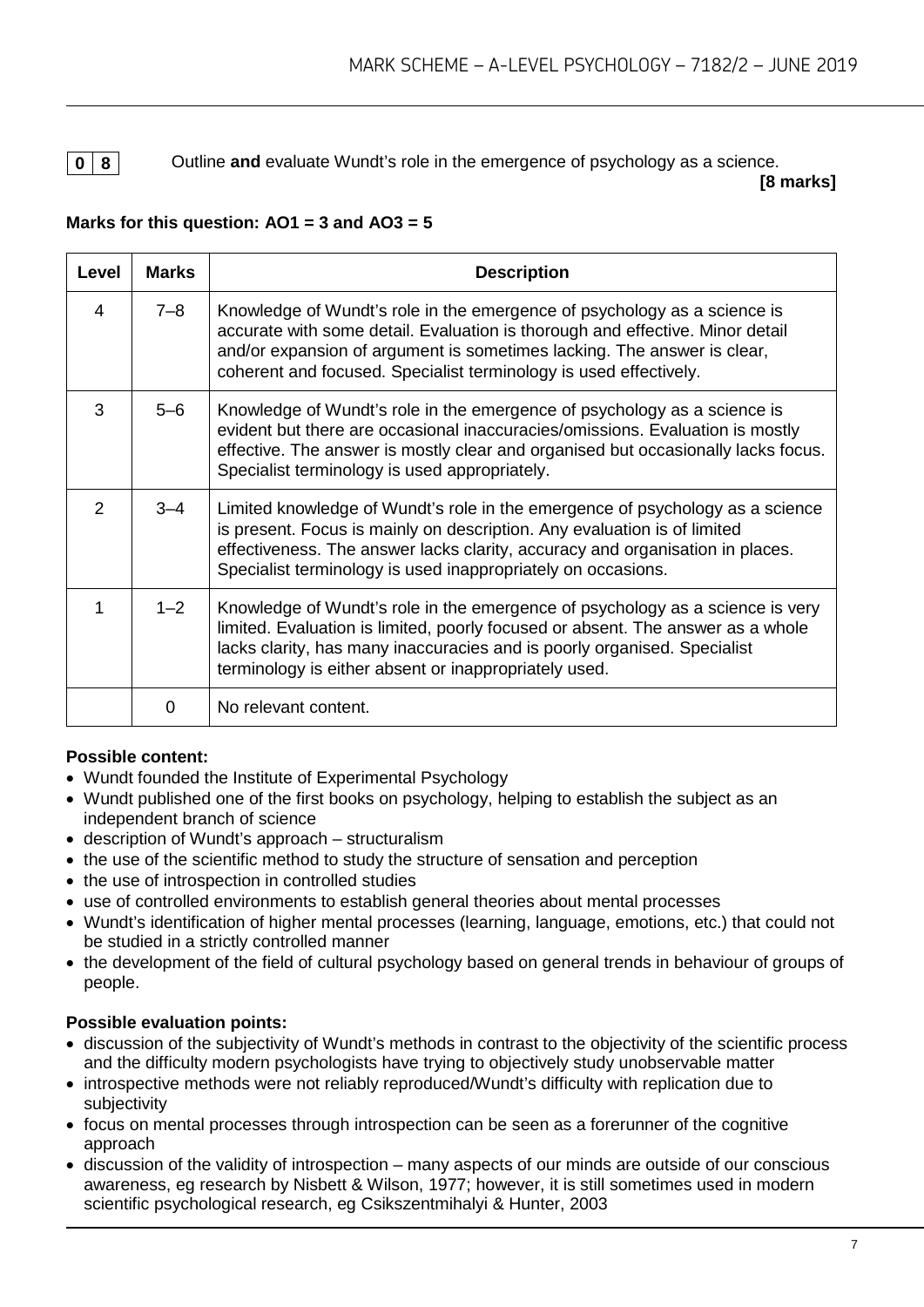• greater contributions to the development of psychology by early behaviourists, eg Pavlov, than by Wundt, as they produced reliable findings with explanatory principles that were generalisable – much more in keeping with the scientific approach.

Credit other relevant material.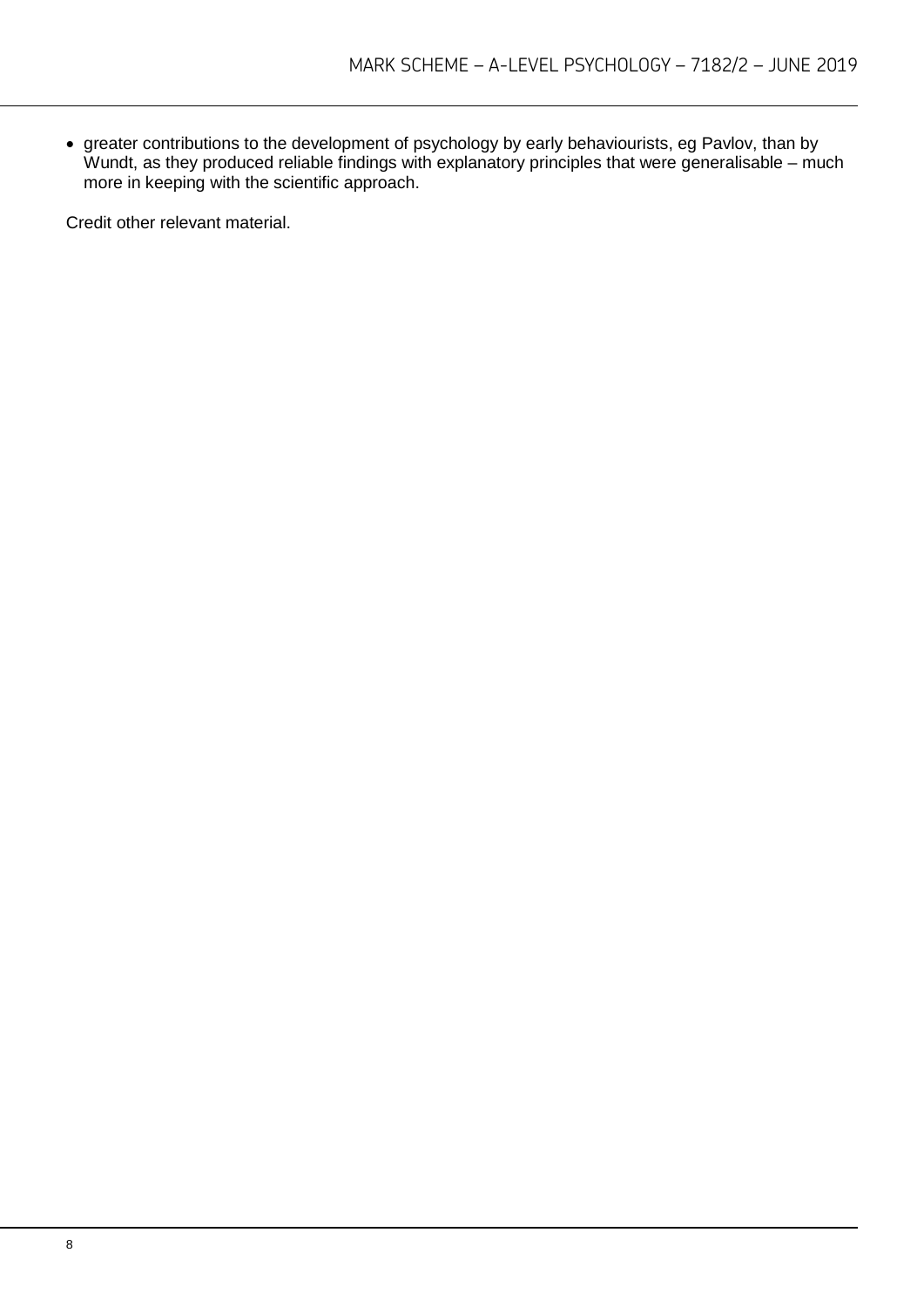#### **Section B**

#### **Biopsychology**



**0 9** Which method of studying the brain would most accurately identify specific brain areas activated during a cognitive task? **[1 mark]**

#### **Marks for this question: AO1 = 1**

**C** Functional magnetic resonance imaging (fMRI)

**1 0 1 Which neuron is only found in the brain/visual system/spinal cord?** 

**[1 mark]**

**Marks for this question: AO1 = 1**

**A** 



**Marks for this question: AO1 = 1**

**C**

**1 0 . 3** Which neuron carries nerve impulses between neurons?

**[1 mark]**

#### **Marks for this question: AO1 = 1**

**A**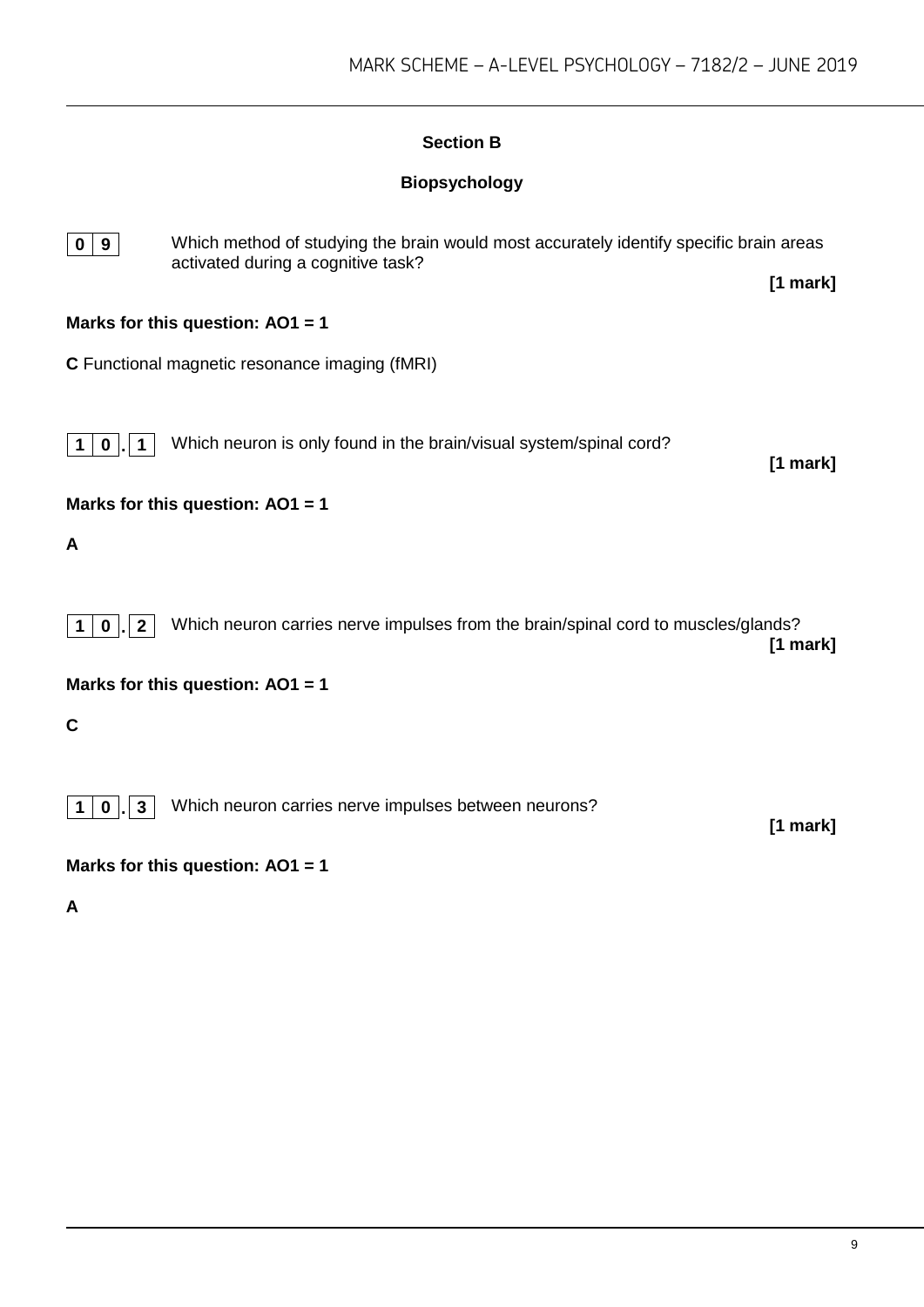**1 1 1** Using an example of a gland and hormone, outline the function of the endocrine system. Do **not** use the adrenal gland/adrenaline as your example.

**[4 marks]**

#### **Marks for this question: AO1 = 4**

| Level         | <b>Marks</b> | <b>Description</b>                                                                                                                                                                                                                                             |
|---------------|--------------|----------------------------------------------------------------------------------------------------------------------------------------------------------------------------------------------------------------------------------------------------------------|
| $\mathcal{P}$ | $3 - 4$      | Knowledge of the endocrine system is clear and mostly accurate. The answer is<br>generally coherent with effective use of terminology. Reference is correctly made<br>to one gland and one hormone.                                                            |
|               | $1 - 2$      | Some knowledge of the endocrine system is evident. The answer lacks accuracy<br>and detail. Use of terminology is either absent or inappropriate. OR knowledge<br>of the endocrine system is at level 2 but the answer does not refer to one<br>gland/hormone. |
|               | 0            | No relevant content.                                                                                                                                                                                                                                           |

#### **Possible content:**

- the endocrine system helps to regulate the activity of cells and organs in the body
- the endocrine system communicates chemical messages to the organs of the body
- the thyroid gland produces thyroxine, which increases heart rate and metabolic rates
- the pineal gland produces melatonin, which may help regulate the wake-sleep cycle
- the anterior pituitary gland secretes Luteinizing hormone (LH) & Follicle-stimulating hormone (FSH), which stimulate ovaries to produce oestrogen & progesterone
- the anterior pituitary gland secretes LH & FSH, which stimulate the testes to produce testosterone & sperm
- the posterior pituitary releases oxytocin, which stimulates the uterus to contract during labour and also plays a role in bonding
- the pancreas secretes insulin and glucagon, which help regulate blood sugar levels.

Credit other relevant material.

**Note** – the gland and hormone referred to do not need to be related.

**Note** – simply naming a gland and hormone max **1 mark**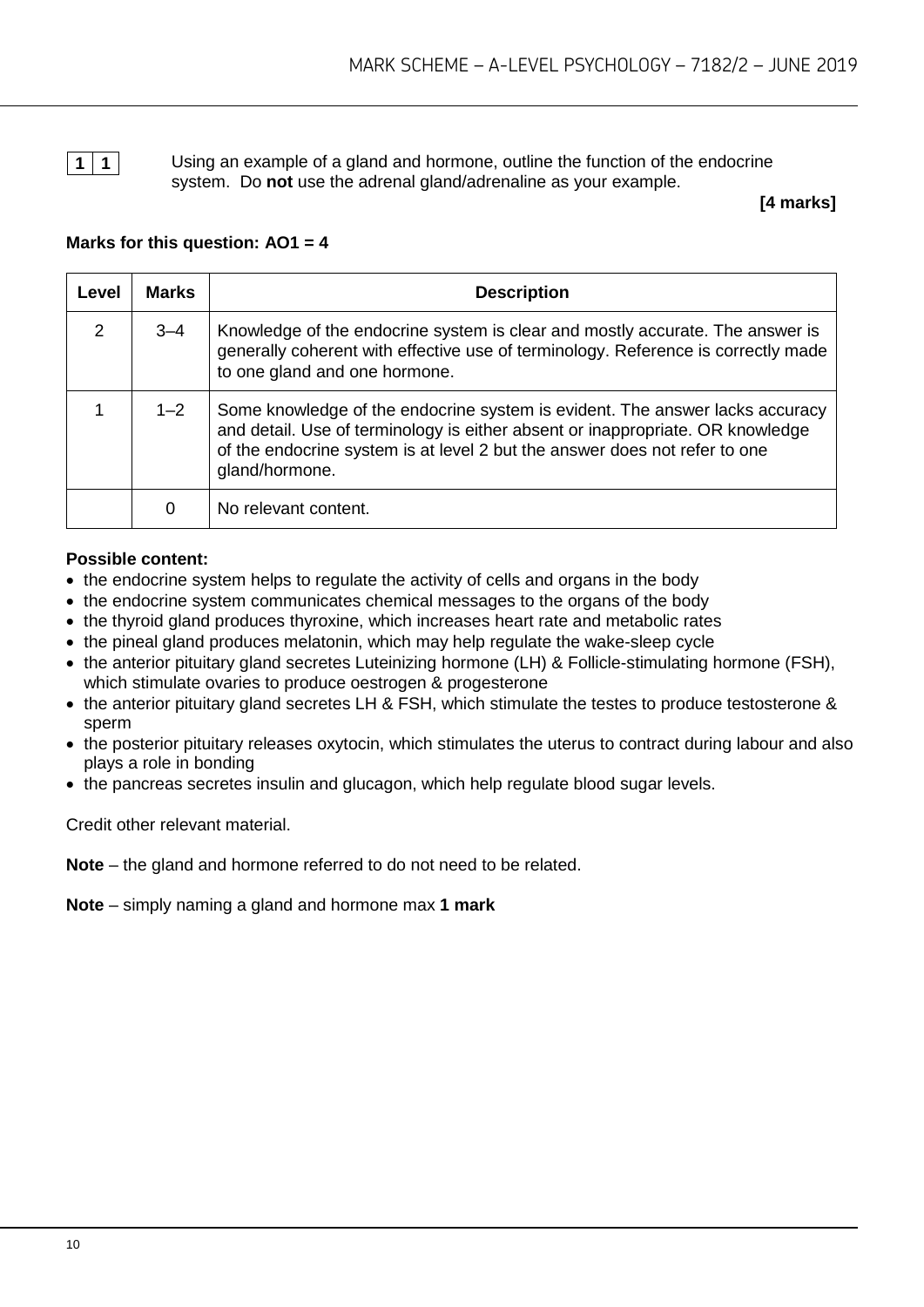**1 2** Discuss research into localisation of function in the brain and/or hemispheric lateralisation. Refer to Kieran and Sam's discussion in your answer.

#### **[16 marks]**

#### **Marks for this question: AO1 = 6, AO2 = 4 and AO3 = 6**

| Level         | <b>Marks</b> | <b>Description</b>                                                                                                                                                                                                                                                                                                                                                                                 |
|---------------|--------------|----------------------------------------------------------------------------------------------------------------------------------------------------------------------------------------------------------------------------------------------------------------------------------------------------------------------------------------------------------------------------------------------------|
| 4             | $13 - 16$    | Knowledge of localisation of function in the brain and/or hemispheric<br>lateralisation is accurate and generally well detailed. Application is effective.<br>Discussion of hemispheric lateralisation is thorough and effective. Minor detail<br>and/or expansion of the argument is sometimes lacking. The answer is clear,<br>coherent and focused. Specialist terminology is used effectively. |
| 3             | $9 - 12$     | Knowledge of localisation of function in the brain and/or hemispheric<br>lateralisation is evident but there are occasional inaccuracies/omissions.<br>Application and/or discussion is mostly effective. The answer is mostly clear and<br>organised but occasionally lacks focus. Specialist terminology is used<br>appropriately.                                                               |
| $\mathcal{P}$ | $5 - 8$      | Limited knowledge of localisation of function in the brain and/or hemispheric<br>lateralisation is present. Focus is mainly on description. Any application and/or<br>discussion is of limited effectiveness. The answer lacks clarity, accuracy and<br>organisation in places. Specialist terminology is used inappropriately on<br>occasions.                                                    |
| 1             | $1 - 4$      | Knowledge of localisation of function in the brain and/or hemispheric<br>lateralisation is very limited. Discussion/application is limited, poorly focused or<br>absent. The answer as a whole lacks clarity, has many inaccuracies and is<br>poorly organised. Specialist terminology is either absent or inappropriately used.                                                                   |
|               | 0            | No relevant content.                                                                                                                                                                                                                                                                                                                                                                               |

#### **Possible content:**

• localisation of functions in the brain such as the somatosensory cortex, motor cortex, primary visual cortex, primary auditory cortex, Broca's area and Wernicke's area and research supporting these functional divisions.

**Note** – examiners should be aware that candidates may refer to other specific areas such as the hippocampus and amygdala which would be creditworthy

- hemispheric lateralisation refers to the notion that certain functions are principally governed by one side of the brain
- case studies, eg Phineas Gage, Leborgne (Tan), Lelong, etc., or imaging studies suggesting particular functions are dealt with by one hemisphere, eg Fink, Hallingan et al, 1996, Clarke, Assal & de Tribolet, 1993, etc.
- Sperry's (1968) split brain research studies
- case studies involving damage to the corpus callosum, eg Kim Peek
- Broca's discovery that the speech production area was in the left hemisphere
- Wernicke's discovery that the area for understanding language was in the left hemisphere.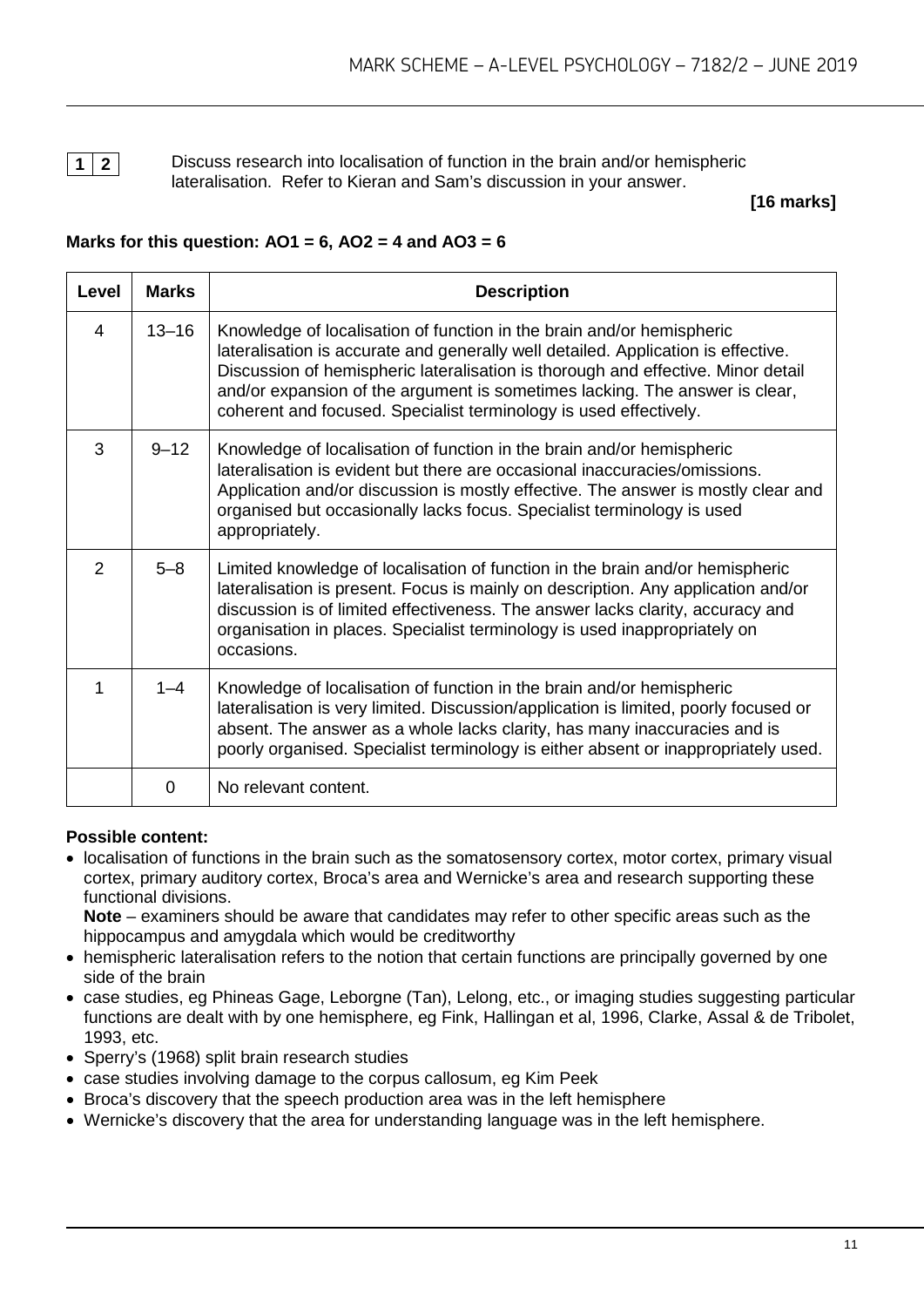#### **Possible application: - Do not credit application unless it goes beyond material in the stem**

- Sam's argument is in line with researchers who suggest that the two hemispheres work together to form most tasks as part of a highly integrated system
- Sam could be referring to the corpus callosum that enables information to be communicated between the two hemispheres
- Kieran is referring to the fact that Broca's area is usually found in the left hemisphere and is considered to play a vital role in speech production. This suggests that language is subject to hemispheric lateralisation
- Kieran is referring to the fact that Wernicke's area is usually found in the left hemisphere and is considered to play a vital role in understanding language. This suggests that language is subject to hemispheric lateralisation.

#### **Possible discussion points:**

- gender differences, eg Harast et al (1997)
- lateralisation patterns shift with age, eg Szaflarski et al 2006, with most tasks generally becoming less lateralised in healthy adulthood
- functions such as language are too complex to be assigned to just one area and instead involve networks of brain regions
- support for functional differentiation from aphasia cases used as a counter-argument
- equipotentiality theory Lashley 1930
- issues with generalising from non-human animals to humans in lesion studies
- findings from plasticity studies that show compensation by undamaged regions on the opposite hemisphere, eg Danelli et al 2013
- issues generalising from case studies or from 'abnormal' patients, eg participants in the split brain research
- discussion of patient J.W. who could speak about information presented to the left or right brain (Turk et al, 2002)
- issues with generalising from studies with small participant numbers.

Credit other relevant material.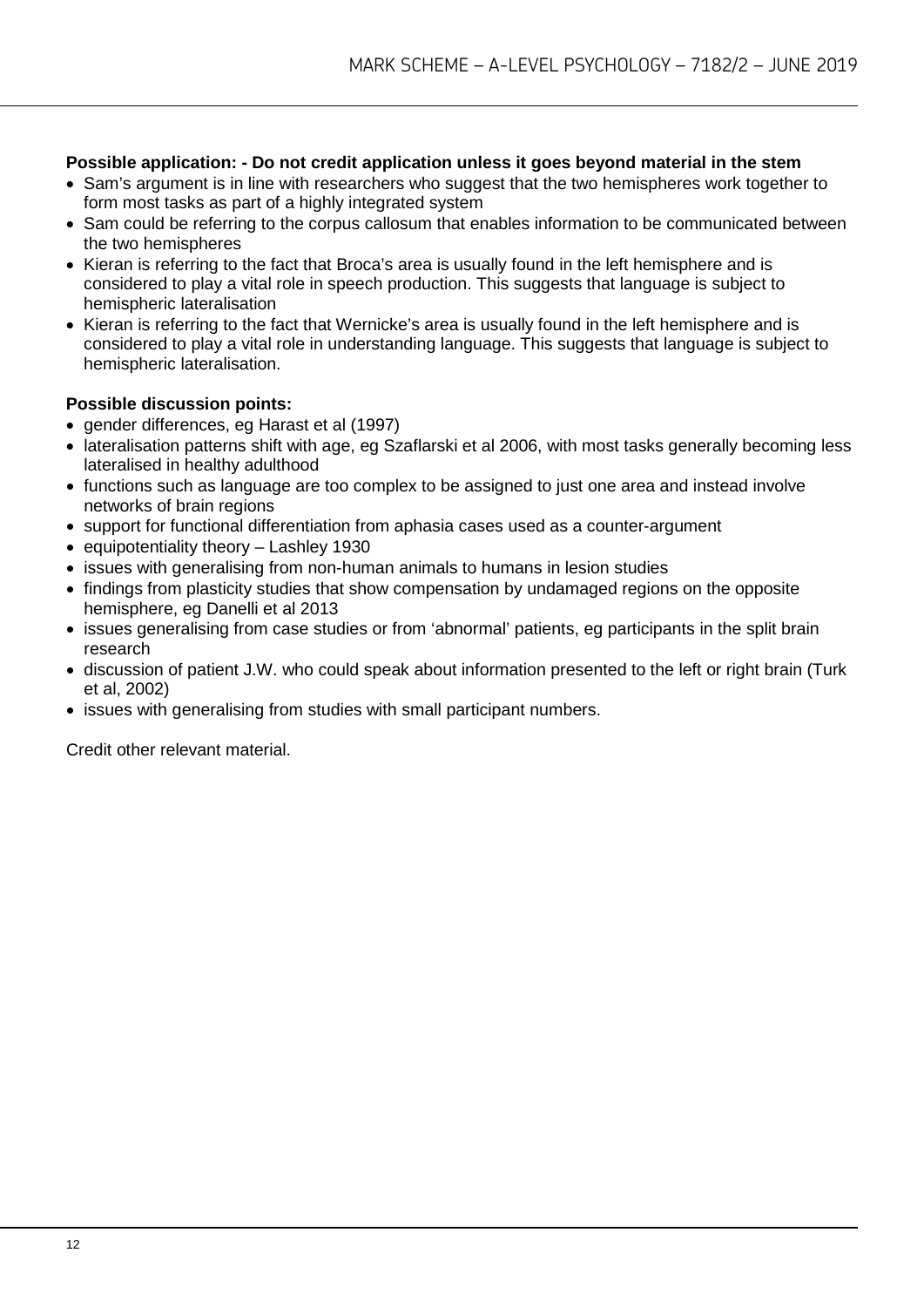#### **Section C**

#### **Research methods**



**1 3** Which of the following does reliability refer to?

#### **Marks for this question: AO1 = 1**

**B** The consistency of the data



**1 4** Which of the following is **not** a role of peer review in the scientific process?

**[1 mark]**

**[1 mark]**

#### **Marks for this question: AO1 = 1**

**B** To ensure only significant results are published

**1 5** Give **one** reason why it is important for scientific reports to include a referencing section?

**[1 mark]**

**[1 mark]**

#### **Marks for this question: AO1 = 1**

**1 mark** for an appropriate reason why scientific reports should include a referencing section.

#### **Possible content:**

- enables readers to track down the sources used
- to give credit to other researchers/acknowledge their ideas
- can avoid plagiarism.

Credit other relevant material.

**1 6** Which of the following is correct?

#### **Marks for this question: AO2 = 1**

**B** Groups A and B are conditions of the independent variable and happiness is the dependent variable.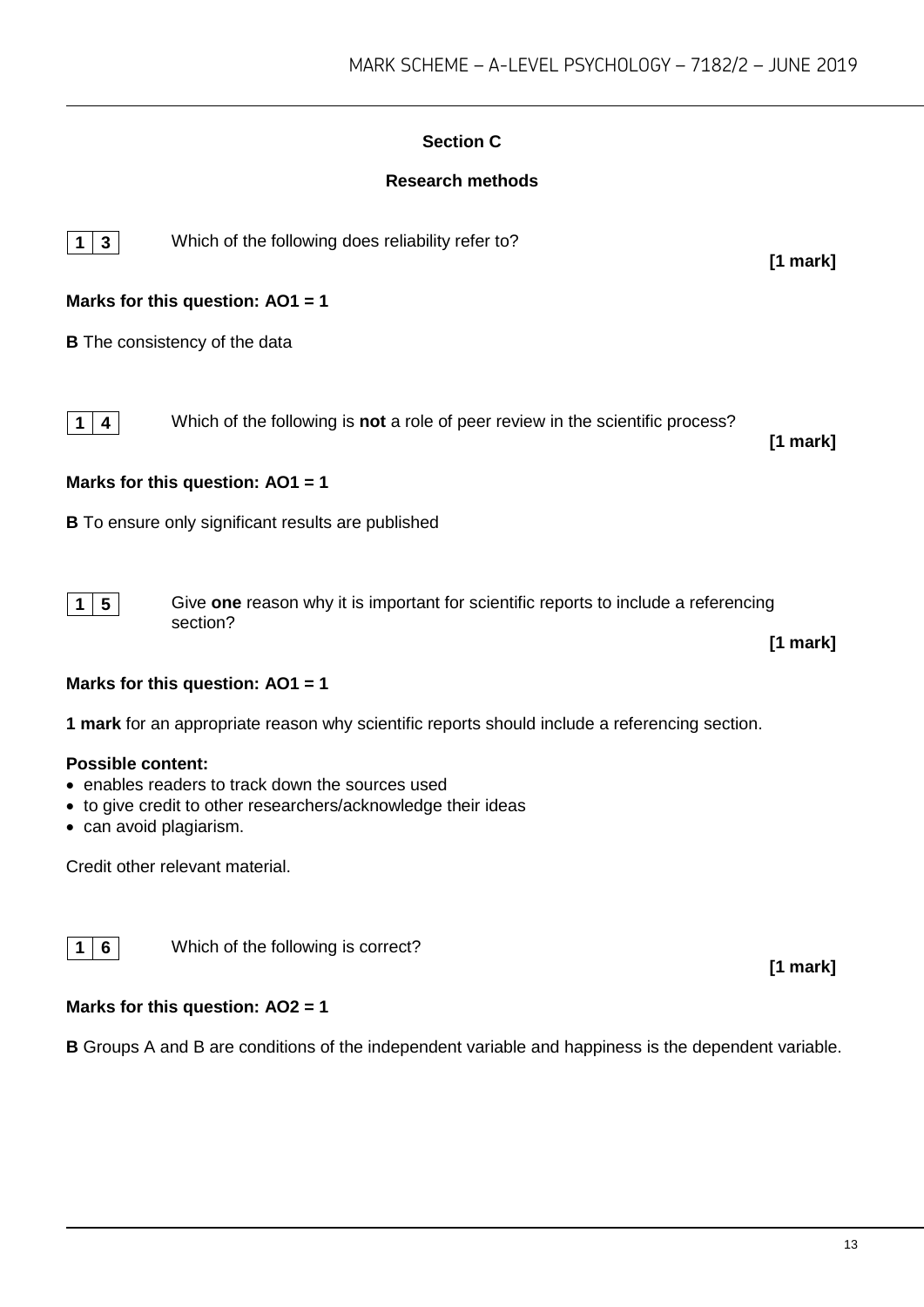**1 7** Would a directional or non-directional hypothesis be more suitable for the researcher to use? Explain your answer.

**[2 marks]**

#### **Marks for this question: AO2 = 2**

**1 mark** for identifying that the hypothesis should be non-directional/'two-tailed'.

**Plus** 

**1 mark** for explanation that a non-directional ('two-tailed') hypothesis is suitable because there was no previous evidence available for the researcher to predict the direction of the results. Accept alternative wording.

**1 8** Write a suitable hypothesis for this experiment.

**[3 marks]**

#### **Marks for this question: AO2 = 3**

**3 marks** for a clear and appropriate operationalised non-directional hypothesis: 'There will be a difference in the improvement in happiness score after playing team sports than after independently exercising.' Accept alternative wording.

**2 marks** for a non-directional statement with the IV and the DV that lacks clarity **OR** a clear nondirectional statement which has only one variable operationalised, eg improvement/change in happiness at the end of the study compared to the beginning is not made clear/Group A and Group B are used to describe the conditions of the IV.

**1 mark** for a non-directional statement with the IV and the DV that lacks clarity and only has one variable operationalised or for a clear, non-directional statement with the IV and the DV but neither is fully operationalised.

**0 marks** for expressions of aim/questions or statements with only one condition of the IV or for a directional hypothesis.

Credit appropriate operationalised null hypothesis.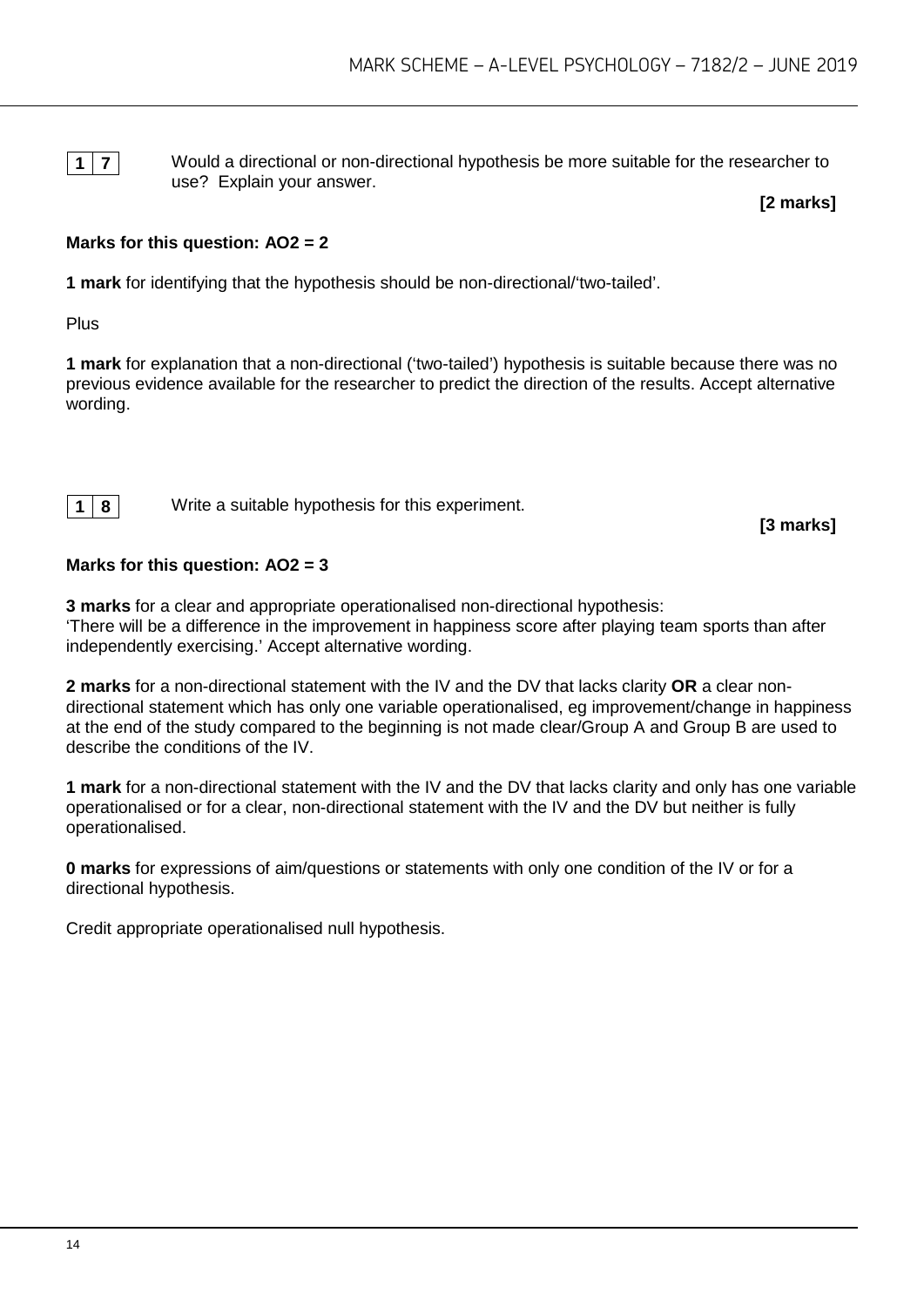**1 9** Identify the type of sampling method used in this experiment. Explain **one** limitation of using this sampling method in this study.

**[3 marks]**

#### **Marks for this question: AO2 = 3**

**1 mark** for opportunity sample

Plus

**2 marks** for a clear, elaborated explanation of the limitation of using opportunity sampling in this study.

**1 mark** for a limited/muddled explanation of the limitation of using opportunity sampling.

#### **Possible content:**

• bias/unrepresentative of the target population, eg the type of students who happen to be in the student café may be more confident/outgoing and therefore may be more likely to enjoy team sports, providing a greater effect of team sports on happiness than if more introverted shy participants took part.

Credit other relevant material.

**2 0 IDU** Identify **one** variable on which participants should be matched in this matched-pairs design. Explain how the researcher could assign matched participants to either **Group A** or **Group B**.

**[4 marks]**

#### **Marks for this question: AO2 = 4**

**1 mark** for identifying an appropriate variable that participants could be matched for, eg personality type, happiness, type of sport they usually participate in.

#### **Plus**

- **1 mark** for **each** of the following:
- explanation of how the participant variable will be measured, eg participants could be paired together for happiness using the initial happiness questionnaire **OR** participants could be paired together for the type/frequency of sport they usually participate in by asking them to complete a sports survey
- participants with the two highest scores are paired, then the next two highest score are paired and so on until all participants are paired (10 pairs)
- one participant from each pair would be randomly allocated to a different condition of the experiment (so that there were 10 participants in each group).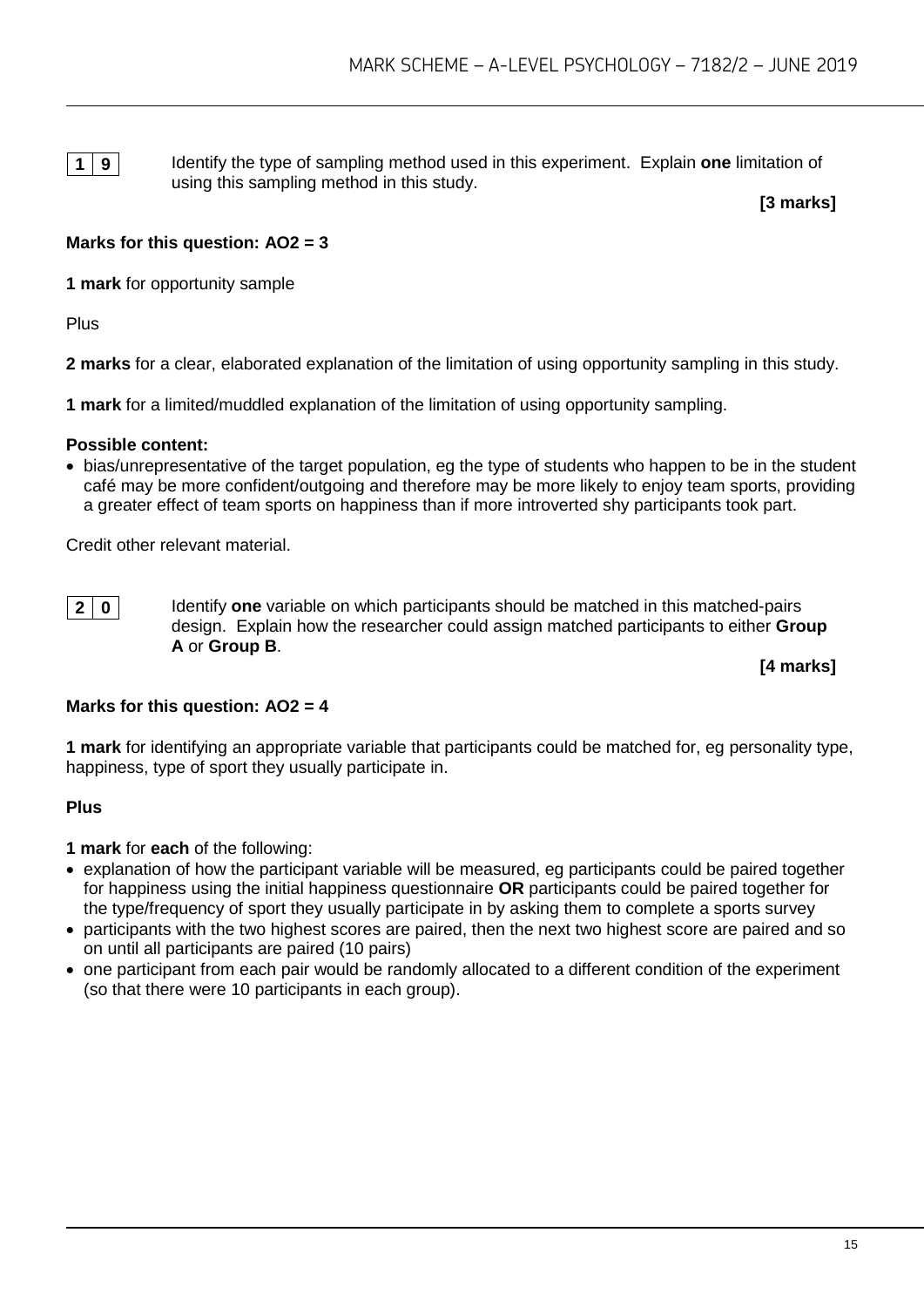**2 1** Explain **one** strength of using a matched-pairs design rather than a repeated measures design.

**[2 marks]**

#### **Marks for this question: AO3 = 2**

**2 marks** for a clear and elaborated strength of using a matched pairs design rather than a repeated measures design.

**1 mark** for a limited/muddled strength of using a matched pairs design rather than a repeated measures design.

#### **Possible content:**

- in a matched pairs design participants only take part in a single condition so order effects are less of a problem than in a repeated measures design, improving the validity of the results
- in a matched pairs design participants only take part in a single condition so demand characteristics are less of a problem than in a repeated measures design as they are less likely to guess the aims of the study.

Credit other relevant material.

**2 2 Calculate the value of <b>S** in this study. Show your workings.

**[2 marks]**

#### **Marks for this question: AO2 = 2**

**2 marks** for correct answer: 3 (even if no workings are shown).

**1 mark** if incorrect answer is provided but workings are correct.

|         | <b>Team sports</b><br><b>Group A</b> | <b>Independent sport</b><br><b>Group B</b> | <b>Difference</b><br>(A-B) |
|---------|--------------------------------------|--------------------------------------------|----------------------------|
| Pair 1  |                                      |                                            | $-2$                       |
| Pair 2  | 14                                   | 8                                          | $+6$                       |
| Pair 3  |                                      |                                            | O                          |
| Pair 4  |                                      |                                            | $-2$                       |
| Pair 5  | 3                                    | 3                                          |                            |
| Pair 6  | 12                                   | 5                                          | $+7$                       |
| Pair 7  | 8                                    |                                            | $+1$                       |
| Pair 8  | 15                                   | 8                                          | $+7$                       |
| Pair 9  |                                      | 8                                          |                            |
| Pair 10 |                                      | $\overline{2}$                             | +'                         |

Total number of  $+ = 5$  Total number of  $- = 3$ Also credit workings for  $B - A$ , Total number of  $+ = 3$  Total number of  $- = 5$ 

Therefore the calculated value of  $S = 3$ .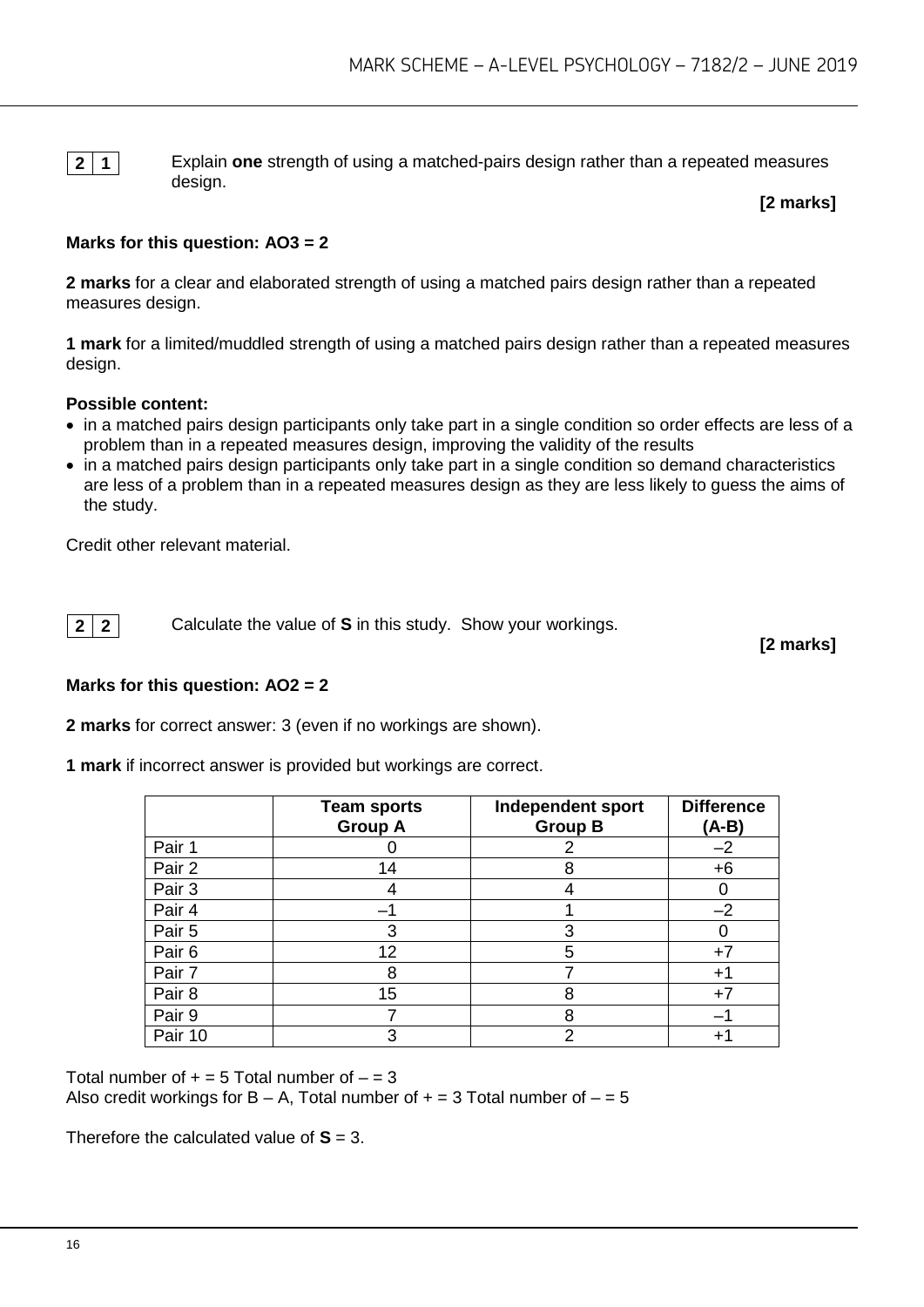**2 3** Explain whether or not there was a significant difference in the improvement in the scores between the two groups. Use your answer to **Question 22** and **Table 3**.

**[2 marks]**

#### **Marks for this question: AO2 = 2**

**1 mark** for **each** of the following points:

- the critical value of S is 0/correct part of the table is clearly identified
- therefore the difference is not significant (because the calculated value of S is 3 which is more than the critical value)

**Note** - credit answers stating there is a significant difference if this tallies with an incorrect calculated value of zero provided in response to Q22.

**2 4** Explain what it means for a test to have high concurrent validity.

**[2 marks]**

#### **Marks for this question: AO1 = 2**

**2 marks** for a clear and elaborated explanation of what it means for a test to have high concurrent validity.

**1 mark** for a limited/muddled explanation of what it means for a test to have high concurrent validity.

#### **Content:**

• high concurrent validity is where there is close agreement between the data produced by the new test compared to the established test. Close agreement is indicated if the correlation between the two sets of data produced by the two tests exceeds +0.8.

**Note** - award 1 mark only for a definition of concurrent validity (the extent to which a psychological test/scale/measure relates to an established psychological test/scale/measure).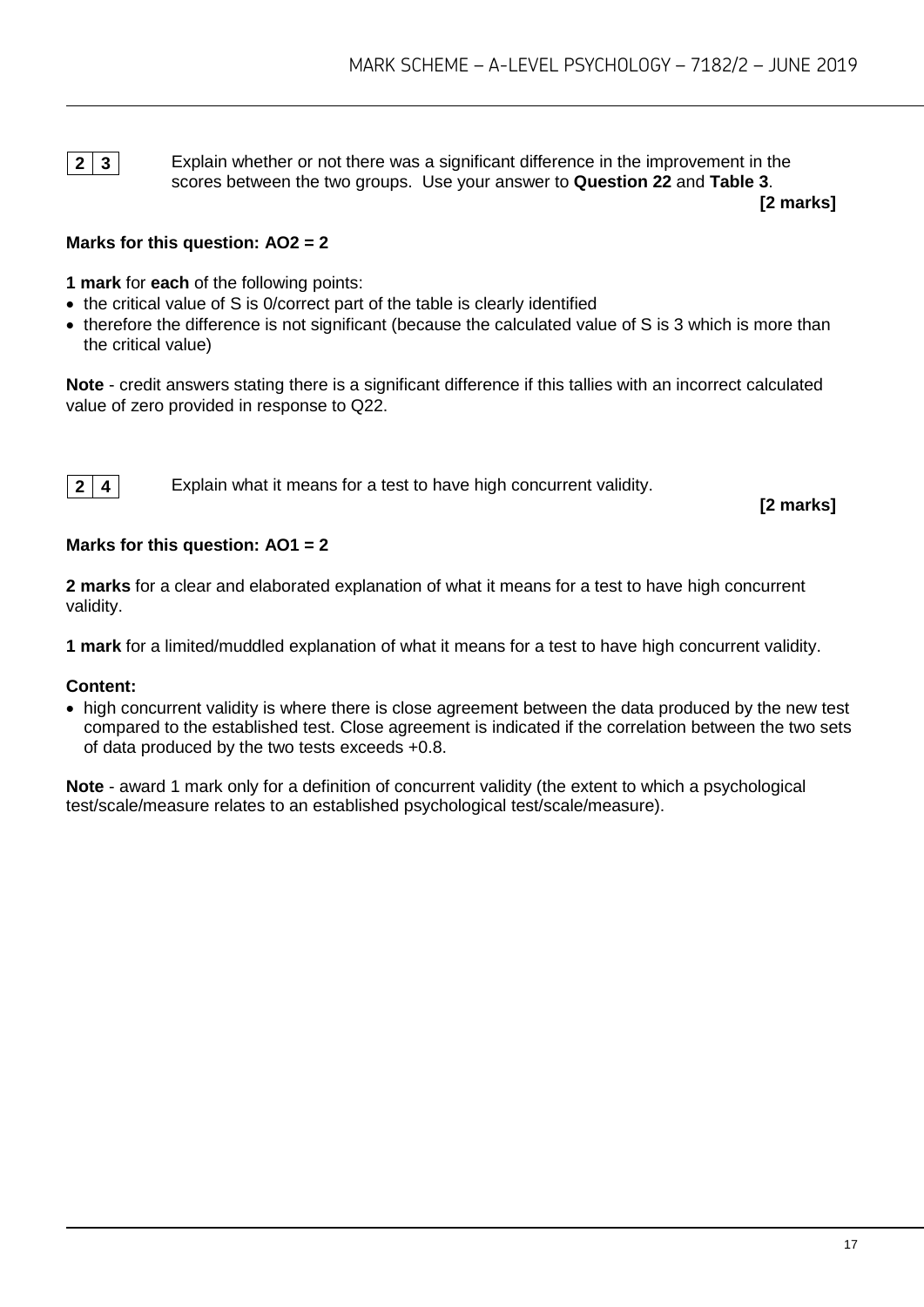**2 5** The questionnaire had high concurrent validity.

Validity was still a concern because the researcher knew which participants were in each experimental group.

Explain how this could have affected the validity of the study.

**[4 marks]**

#### **Marks for this question: AO2 = 4**

| Level | <b>Marks</b> | <b>Description</b>                                                                                                                                                                                                                                                              |
|-------|--------------|---------------------------------------------------------------------------------------------------------------------------------------------------------------------------------------------------------------------------------------------------------------------------------|
| 2     | $3 - 4$      | Explanation is clear and coherent, showing sound understanding of how<br>investigator effects/researcher bias could have affected the validity of the study.<br>The material is applied appropriately. There is effective use of terminology.                                   |
|       | $1 - 2$      | The explanation shows some understanding of how investigator<br>effects/researcher bias could have affected the validity of the study. Application<br>is not always effective. The answer lacks clarity and coherence. Use of<br>terminology is either absent or inappropriate. |
|       | O            | No relevant content.                                                                                                                                                                                                                                                            |

#### **Possible content:**

- knowing which experimental group each participant was in could lead to investigator effects/researcher bias
- the researcher may have unconsciously/consciously influenced responses given by the participants eg by smiling more/less or using a more/less pleasant tone/etc. to the participants assigned to one of the groups whilst they were completing their happiness questionnaire
- this would have made them more/less likely to rate themselves as happier
- the increased happiness in the team sports group may therefore be due to investigator effects/researcher bias as opposed to the change in the IV (effect of team sports over independent exercise) invalidating the results of the study.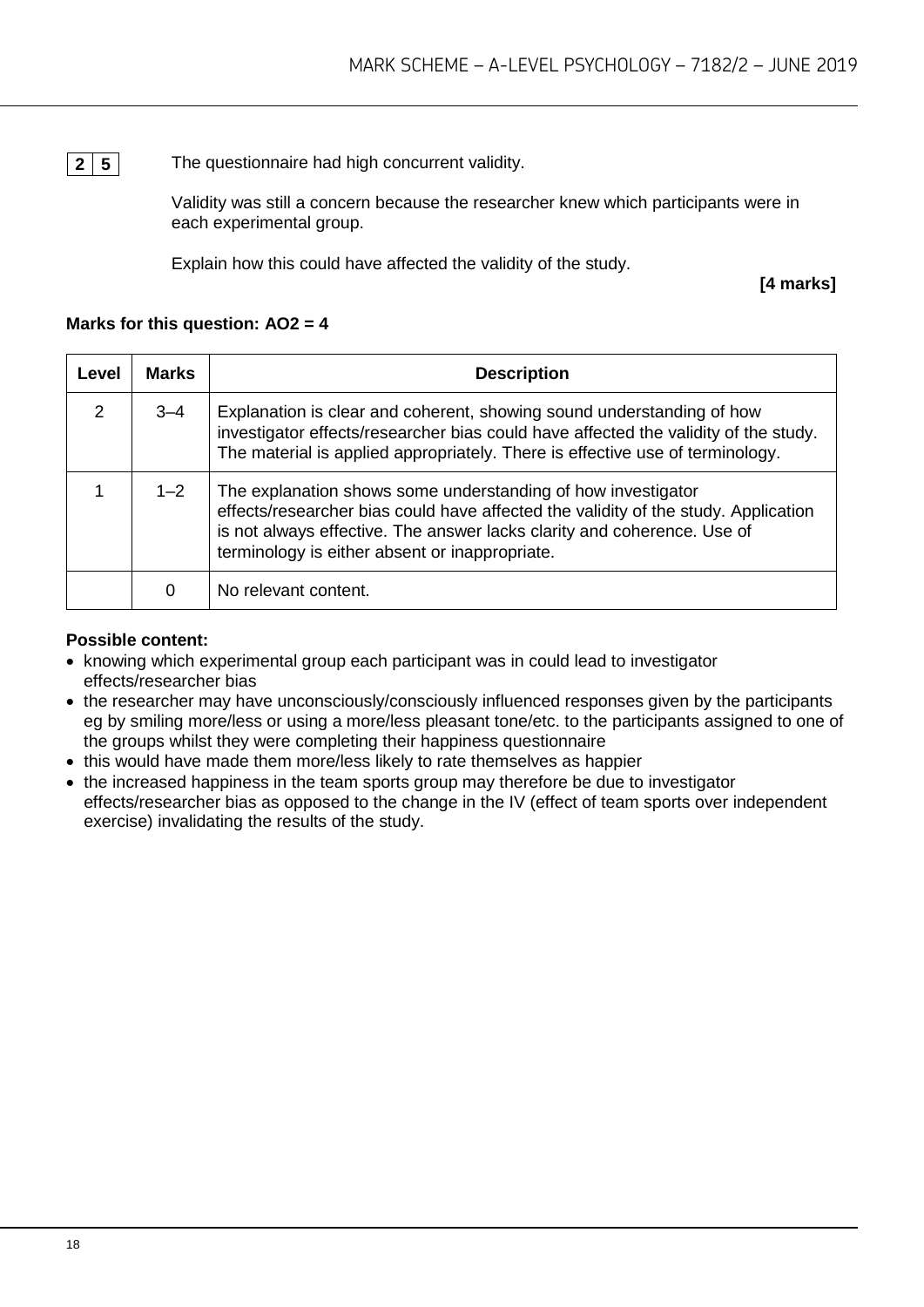**2 6** Using your answer to **Question 25**, suggest **one** way in which the researcher could modify the study to improve the internal validity of the study. Justify your answer.

**[4 marks]**

#### **Marks for this question: AO2 = 2 and AO3 = 2**

**2 marks** for a clear, elaborated suggestion of how the study could have been modified to minimise the impact of investigator effects/researcher bias to improve the validity of the study.

**1 mark** for a limited/muddled suggestion of how the study could have been modified to minimise the impact of investigator effects/researcher bias to improve the validity of the study.

#### **Plus**

**2 marks** for a clear justification for their suggestion.

**1 mark** for a limited/muddled justification for their suggestion.

#### **Possible content:**

- they could ensure neither the participants nor the investigators know which condition the participants are in (double blind procedure). If the researcher did not know what condition the participants were in they would not be able to consciously/unconsciously give clues
- the participants could have completed the questionnaires without the presence of the researcher by sending them the questionnaire by post or electronically with instructions provided including how to return the completed questionnaires. If the researcher was not present whilst the participants carried out the questionnaire then their presence would not affect the results obtained
- the researcher could have asked an assistant to conduct the experiment who was unaware (blind) to the conditions the participants were assigned to. If the assistant did not know the conditions to which the participants were assigned then their presence would not affect the results obtained.

Credit other relevant material.

**2 7** Suggest an appropriate statistical test the psychology teacher could use to analyse the data. Justify your choice of test.

**[4 marks]**

#### **Marks for this question: AO2 = 2 and AO3 = 2**

Award **1 mark** for **each** of the following points:

- identifying the Mann-Whitney as a suitable statistical test for the data obtained by the psychology teacher
- stating that the chosen test is suitable for a test of difference
- stating that the chosen test is suitable for an unrelated/independent groups design
- stating that the chosen test is suitable for ordinal non-parametric/data.

**Note** - accept an alternative appropriate statistical test if correct justification of the data is given.

**Note** - appropriate reason can be credited even if an incorrect test is named or no test is given.

**Note** - where more than 3 reasons are given, only the first 3 should be marked.